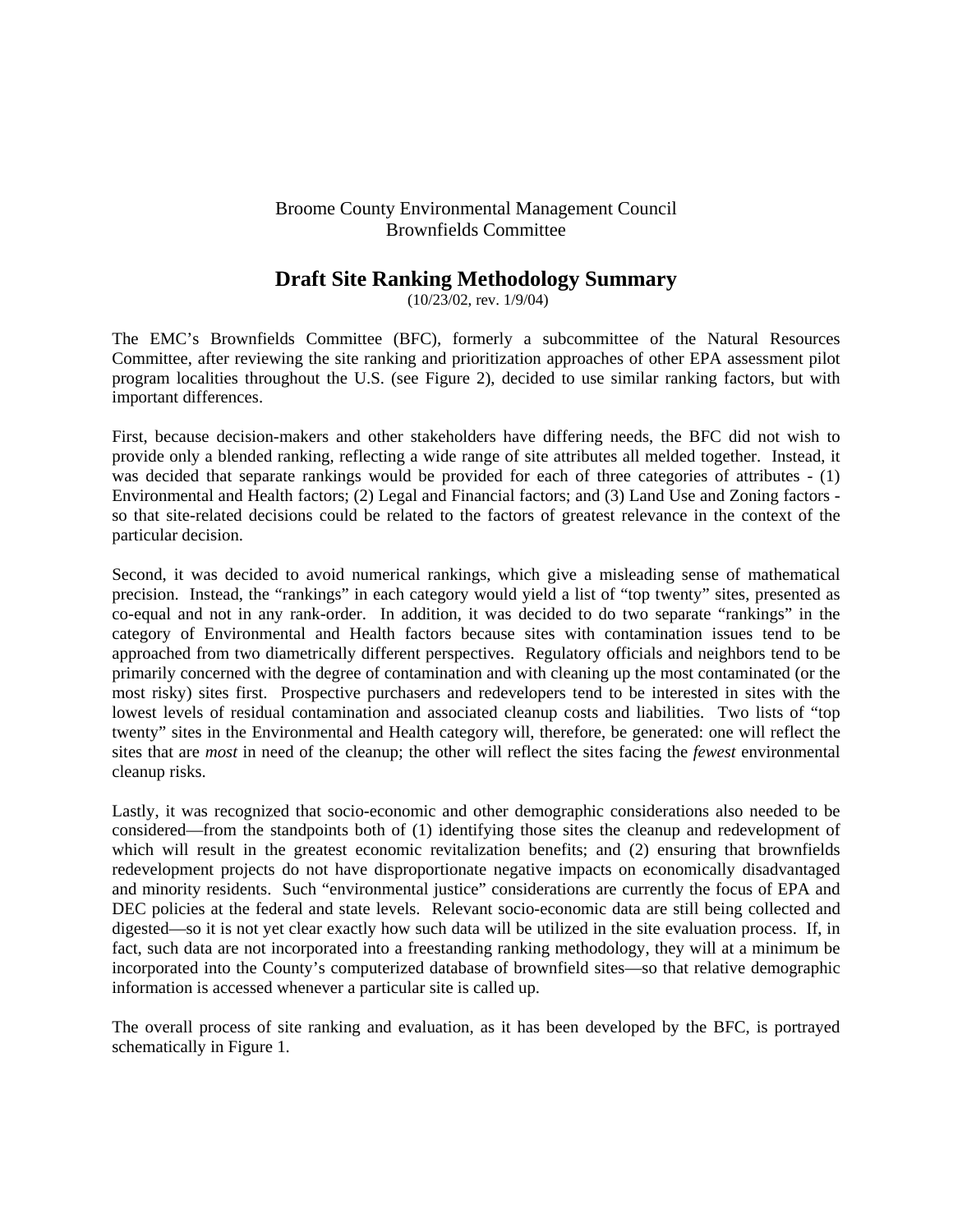#### Broome County Environmental Management Council Brownfields Committee